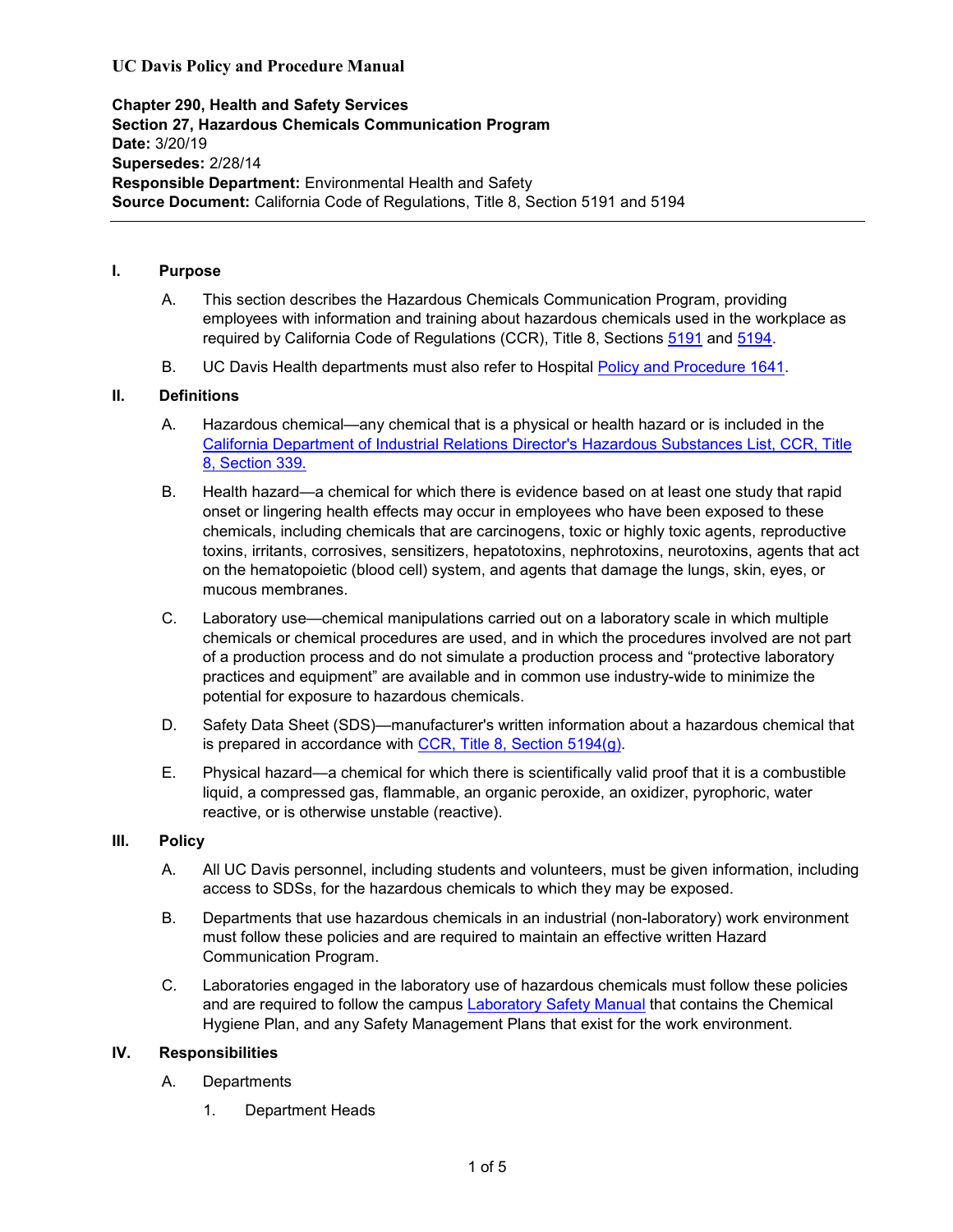- a. Make sure that these policies are put in place as a part of the department's comprehensive health and safety programs, in accordance with [Section 290-15.](https://ucdavispolicy.ellucid.com/documents/view/273/293/)
- b. Make sure department chemical inventories are entered and maintained in [Chemicals](https://ehs.ucop.edu/chemicals) software.
- c. Make sure a departmental written [Hazard Communication Program](https://safetyservices.ucdavis.edu/sites/default/files/documents/HazCom%20Final.pdf) is prepared, maintained and communicated to employees.
- d. Make sure that students and volunteers are provided with information and training about hazardous chemicals that student and volunteers use in the department.
- e. Make sure that all faculty with departmental laboratory space follow the campus Laboratory Safety Manual that contains the Chemical Hygiene Plan.

Some departments may be required to have both plans if some employees work in laboratories and others in non-laboratory environments.

- 2. Supervisors and Principal Investigators (PIs)
	- a. Provide anyone who may be affected by work with hazardous chemicals training and information, including ready access to SDSs.
	- b. Confirm that all hazardous chemicals, regardless of amounts, are included in Chemicals software.
	- c. Confirm that the Laboratory Safety Manual that contains the campus Chemical Hygiene Plan is followed and maintained in any assigned laboratory space where hazardous chemicals are used or stored.
- 3. Employees
	- a. Review, understand, and follow the requirements of this section and the requirements in the department specific Hazard Communication Program and campus Chemical Hygiene Plan.
	- b. Complete required training including the review of labels and SDSs prior to working with hazardous chemicals.
	- c. Follow safe work practices and wear proper personal protective equipment (PPE) when working with hazardous chemicals. (See [Section 290-50\)](https://ucdavispolicy.ellucid.com/documents/view/297/317/).
	- d. Immediately report accidents, incidents (including near misses) and unsafe conditions to their supervisor.
- B. Environmental Health and Safety (EH&S)
	- 1. Provides assistance with determining the hazardous properties of chemicals for which SDSs may not be available.
	- 2. Manages the Chemicals software and report the chemical inventory to County and State agencies as required.
	- 3. Administers the Hazardous Chemical Communication Program for the Davis campus, associated field stations, remote facilities, and teaching and research functions at the Sacramento campus (excluding the hospital and clinical activities).
- C. UC Davis Health Environmental Health and Safety
	- 1. Carries out the Hazardous Chemical Communication Program for UC Davis Health hospital and clinical activities.
	- 2. Manages the UC Davis Health hospital and clinic SDS database.
- **V. Procedures**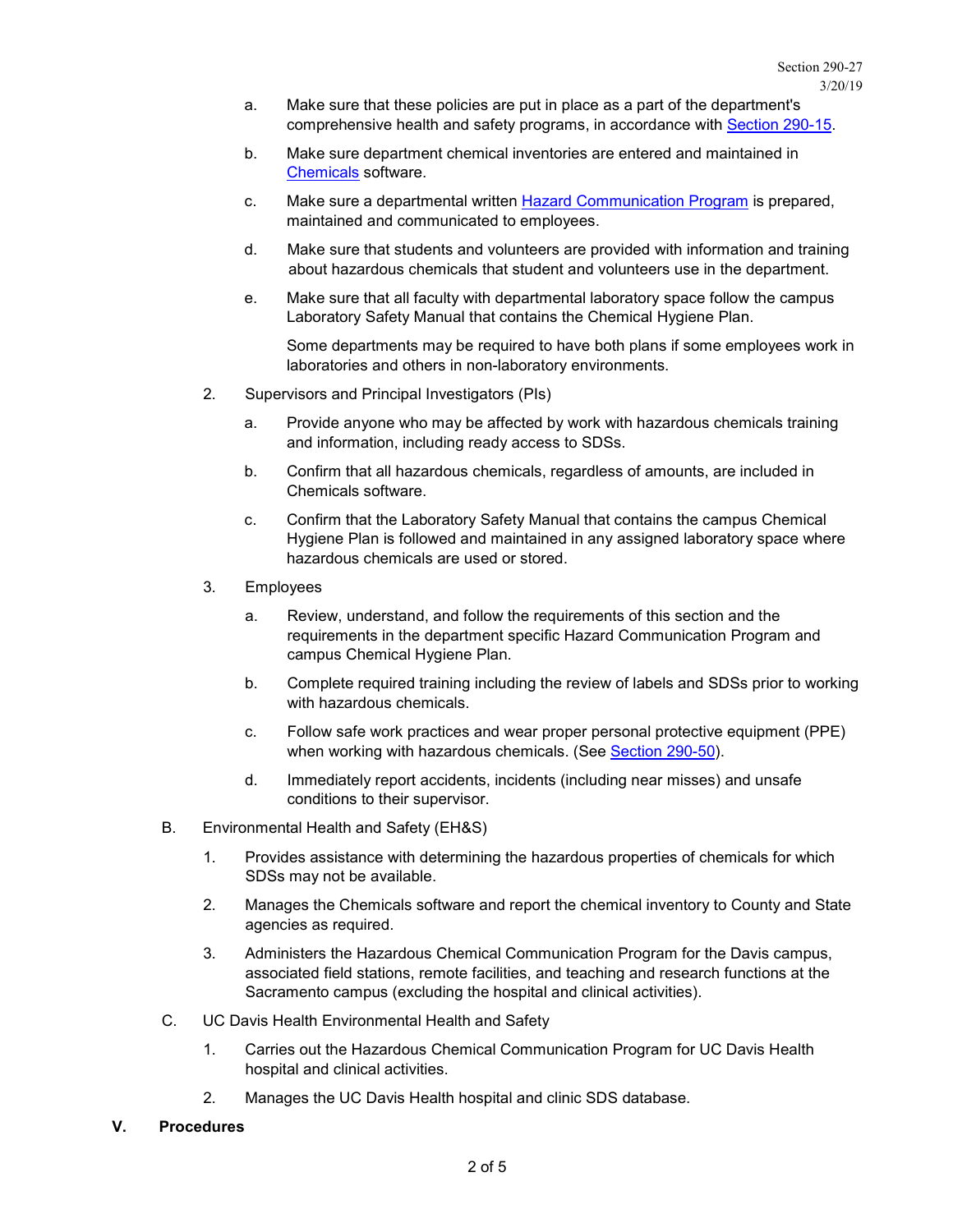- A. Hazardous Chemical Inventory
	- 1. All PIs, Departments, or Administrative units must maintain a current inventory of all hazardous chemicals known to be present in the work area.
		- a. An accurate up-to-date inventory of hazardous chemicals must be maintained in the EH&S online [Chemicals software.](http://safetyapps.ucdavis.edu/EHS/cis/index.cfm)
		- b. At a minimum, the inventory needs to be updated:
			- 1) Annually;
			- 2) Upon purchase of a new chemical;
			- 3) Upon removal or disposal of a chemical.
		- c. The inventory must accurately record the location by building and room number.
	- 2. Campus users must confirm their annual chemical inventory reports by electronic submission through the online Chemicals software.
- B. Obtaining Safety Data Sheets (SDS)

SDSs may be obtained in the following ways:

- 1. Through the vendor, by including the request for the SDS on the purchase requisition/order.
- 2. Electronically through the manufacturer's website or through the [EH&S website.](http://safetyservices.ucdavis.edu/ps/cls/msds)
- 3. By fax from the manufacturer, only if they are clearly readable.
- C. Maintenance of SDS
	- 1. The SDSs must be readily accessible to employees.
		- a. If electronic access is the main method of access, there will not be anything to prevent employee access.
		- b. In case of power outage or computer failure, other means of accessing SDS will be available to employees.
	- 2. Employees, students, and volunteers must be made aware of the location of SDSs.
- D. SDS, Labels and Chemical Emergency Poster
	- 1. The "Safety Data Sheets, Labels and Hazardous Chemical Emergencies" poster must be displayed in all areas where hazardous chemicals are used or stored. Departments must fill in all blank spaces (e.g., location of SDSs) on the poster.
	- 2. Hard copies or electronic copies are available from EH&S or UC Davis Health Environmental Health & Safety.
- E. Labels and Other Forms of Warning
	- 1. Each container of a hazardous chemical must bear a label, in English, stating the identity of the chemical and the appropriate hazard warning.
	- 2. If a set of abbreviations is used routinely in the work area, definitions of the abbreviations must be posted in a prominent place in the work area.
	- 3. Labels must not be removed or changed until the containers are empty.
	- 4. When possible, workplace labels and other secondary labels should contain the product identifier, precautionary statement, pictogram, signal word and hazard statement.
- F. Contract Employers
	- 1. A "Notice to Contractors/Vendors" will be attached to all contracts in which the contracted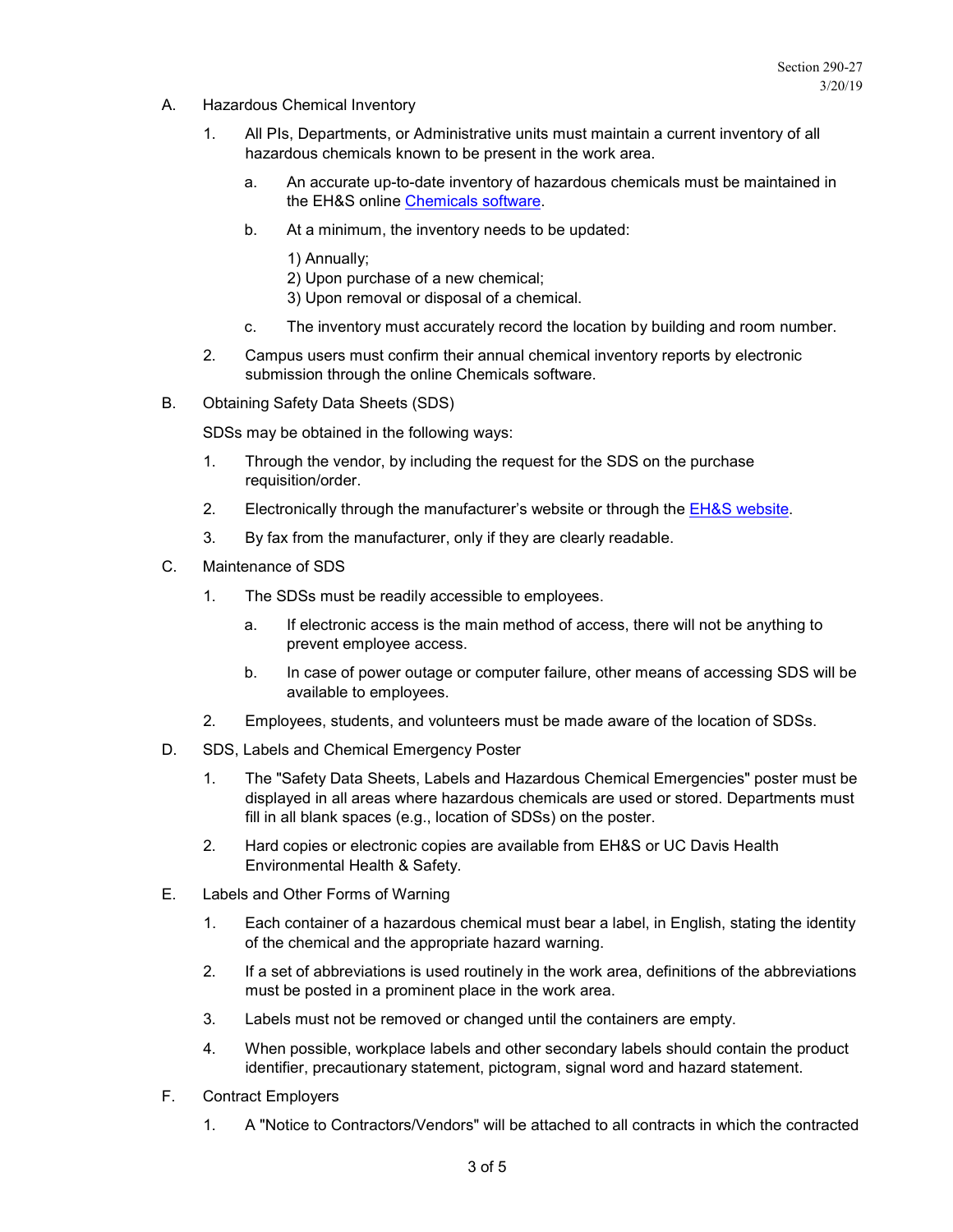work will be performed in the presence of hazardous chemicals.

- a. The department for which the contract or purchase order is written must inform the contracting department (e.g., Procurement & Contracting Services, Facilities Management, Design and Construction Management, or UC Davis Health Facilities Design & Construction) when hazardous chemicals will be present in the work area of the contractor.
- b. The contracting department may establish, in consultation with EH&S or UC Davis Health Environmental Health & Safety and with the approval of General Counsel, language to be used for certain standard contracts.
- 2. The contracting department is responsible for requesting SDSs prior to allowing contract work to commence and for forwarding a copy of the materials received from the contractor to EH&S or UC Davis Health Environmental Health & Safety when required.
- 3. The supervisor responsible for the area must coordinate with the UC Davis contract manager when it is necessary to provide hazard information to contractor personnel and when contract personnel needs to provide hazard information to affected campus employees.
- G. Employee Information and Training
	- 1. Supervisors and PIs must give employees information and training regarding the physical and health hazards of the chemicals in the work area at the time of an employee's initial assignment to a work area, whenever a new chemical hazard is introduced into the work area, and when a revised SDS is received.
	- 2. Information must include the following:
		- a. The requirements of this policy.
		- b. Identification of tasks that involve the use of hazardous chemicals.
		- c. Location and availability of the department specific Hazard Communication Program and Chemical Hygiene Plan, chemical inventory and SDSs.
		- d. Employee's right to receive information regarding hazardous chemicals they may be exposed to and for their physician or bargaining unit representative to receive that information. Employees cannot be discharged or discriminated against for exercising this right.
	- 3. Training must cover the following:
		- a. Signs and symptoms related to exposure to the hazardous chemicals used in the work area.
		- b. Methods that may be used to detect the presence or release of a hazardous chemical (e.g., industrial hygiene monitoring, the use of continuous monitoring devices, visual appearance, or odors of chemicals).
		- c. Specific procedures to protect employees such as safe work practices, emergency response procedures, and use of PPE.
		- d. Details of manufacturer labels, SDSs and workplace labeling system, and how that information can be used to assure safe handling and storage.
		- e. Procedure for addressing non-routine tasks involving hazardous chemicals.